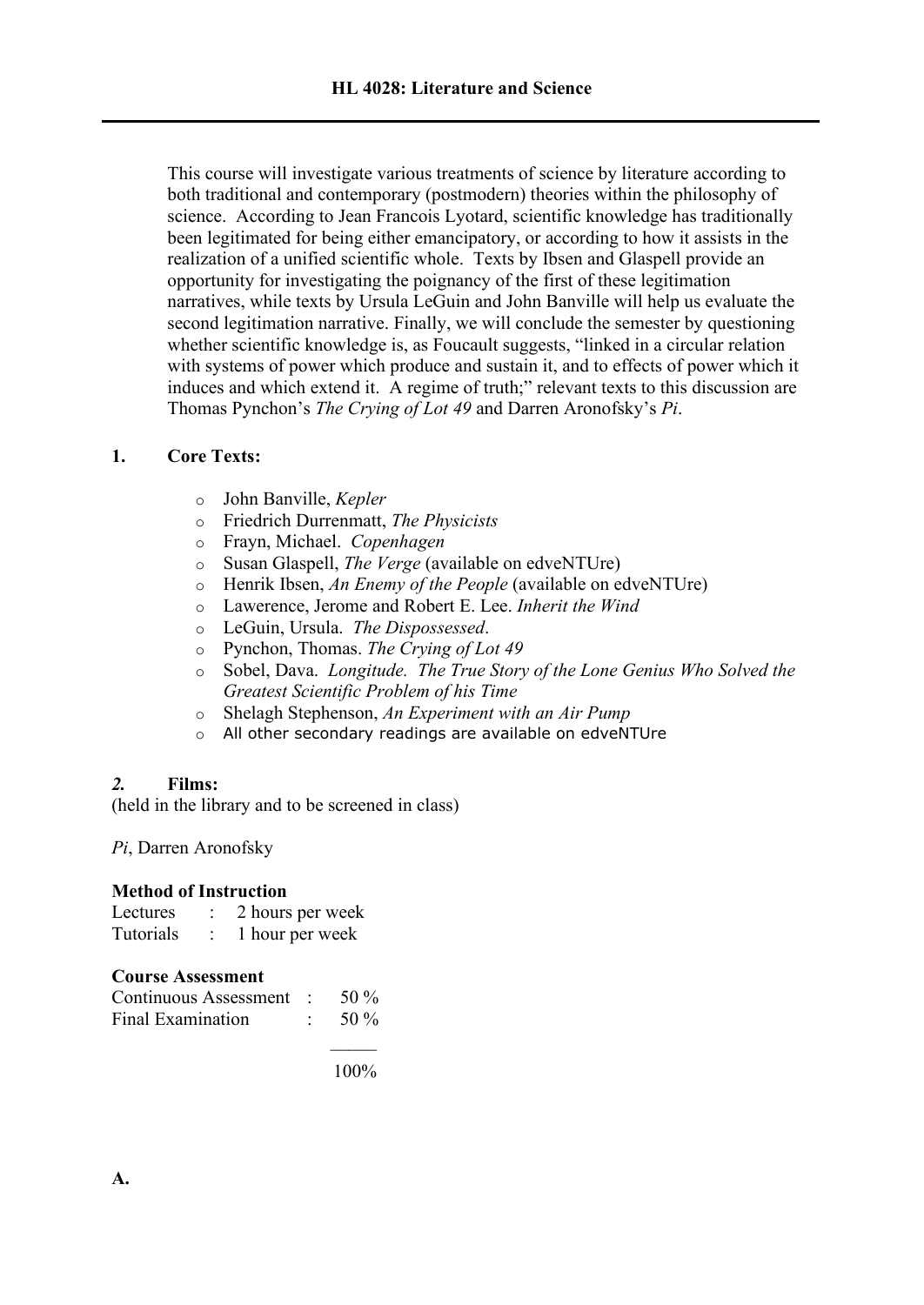**Proposal for the short Essay:** This 400 word proposal will make the case that the subject you are interested in is worthy of an essay. Those failing to turn this assignment in on time will lose a letter grade off their final essay.

**Final Essay:** This 2000 word essay (lower limit) must defend an original thesis about one of the works read in class – and do so by reflecting on secondary material about the play and/or the author of the play. You must use at least 3 secondary sources.

**B. The Final Examination** will consist of two essays worth equal points.

**\*\*Warning\*\* Plagiarism will not be tolerated and will result in automatic failure of the course.**

| Lecturer         | Office Room No. | DID | <b>E-mail Address</b>      |
|------------------|-----------------|-----|----------------------------|
| Daniel Jernigan* |                 |     | $d$ ernigan $@$ ntu.edu.sg |

\* Course Co-ordinator

### **Proposed Lecture Schedule**

| Week No. | <b>Topics</b>                     | <b>Readings</b>            |
|----------|-----------------------------------|----------------------------|
| Week 1   | <b>Course Introduction</b>        |                            |
|          |                                   |                            |
|          |                                   |                            |
| Week 2   | <b>Science as Progress</b>        | Henrik Ibsen, An Enemy of  |
|          |                                   | the People; Leo Marx,      |
|          |                                   | "Does Improved             |
|          |                                   | <b>Technology Mean</b>     |
|          |                                   | Progress"                  |
| Week 3   | <b>Science and the Humanities</b> | Susan Glaspell, The Verge; |
|          |                                   | C. P. Snow, "The Two       |
|          |                                   | Cultures"                  |
| Week 4   | <b>Science and Religion</b>       | Lawerence, Jerome and      |
|          |                                   | Robert E. Lee. Inherit the |
|          |                                   | Wind                       |
| Week 5   | <b>Scientific Method</b>          | LeGuin, Ursula. The        |
|          |                                   | Dispossessed; Popper,      |
|          |                                   | "Conjectural Knowledge"    |
|          |                                   |                            |
| Week 6   | The Scientist as Heroic Figure    | John Banville, Kepler;     |
|          |                                   | Thomas Kuhn, "The          |
|          |                                   | Function of Dogma"         |
| Week7    | <b>Science and Historiography</b> | John Banville, Kepler      |
|          |                                   | continued;                 |
| Week 8   | <b>Recess</b>                     |                            |